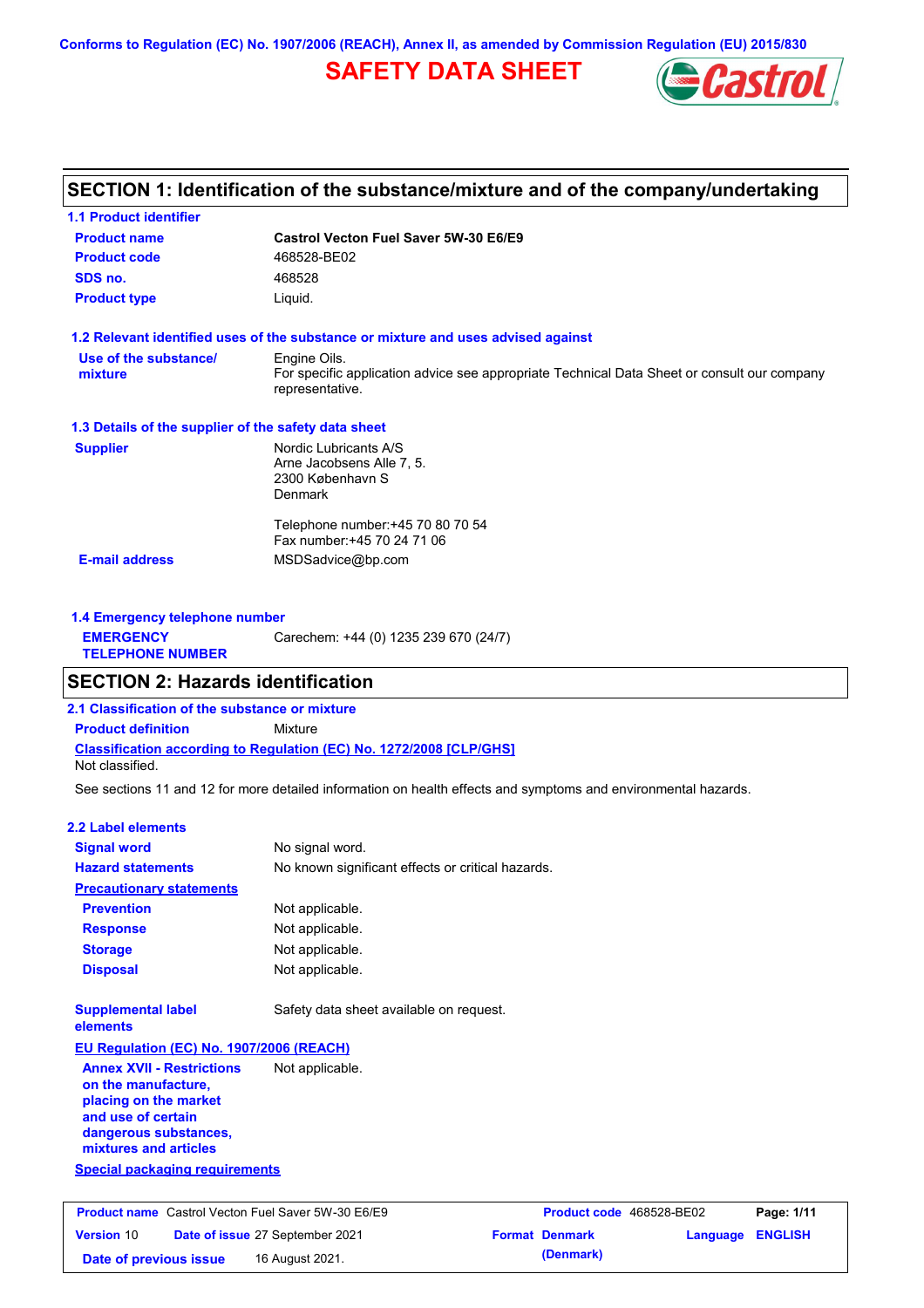# **SECTION 2: Hazards identification**

| <b>Containers to be fitted</b><br>with child-resistant<br>fastenings                                                     | Not applicable.                                                                                                                                                                                                          |
|--------------------------------------------------------------------------------------------------------------------------|--------------------------------------------------------------------------------------------------------------------------------------------------------------------------------------------------------------------------|
| <b>Tactile warning of danger</b>                                                                                         | Not applicable.                                                                                                                                                                                                          |
| 2.3 Other hazards                                                                                                        |                                                                                                                                                                                                                          |
| <b>Results of PBT and vPvB</b><br>assessment                                                                             | Product does not meet the criteria for PBT or vPvB according to Regulation (EC) No. 1907/2006,<br>Annex XIII.                                                                                                            |
| <b>Product meets the criteria</b><br>for PBT or vPvB according<br>to Regulation (EC) No.<br><b>1907/2006, Annex XIII</b> | This mixture does not contain any substances that are assessed to be a PBT or a vPvB.                                                                                                                                    |
| Other hazards which do<br>not result in classification                                                                   | Defatting to the skin.<br>USED ENGINE OILS<br>Used engine oil may contain hazardous components which have the potential to cause skin<br>cancer.<br>See Toxicological Information, section 11 of this Safety Data Sheet. |

# **SECTION 3: Composition/information on ingredients**

#### **3.2 Mixtures**

Mixture **Product definition**

| <b>Identifiers</b>                                      | $\frac{9}{6}$                                                        | <b>Regulation (EC) No.</b><br>1272/2008 [CLP]                                                                                                                        | <b>Type</b>                                                                                                  |
|---------------------------------------------------------|----------------------------------------------------------------------|----------------------------------------------------------------------------------------------------------------------------------------------------------------------|--------------------------------------------------------------------------------------------------------------|
| EC: 265-157-1<br>CAS: 64742-54-7<br>Index: 649-467-00-8 |                                                                      | Asp. Tox. 1, H304                                                                                                                                                    | [1] [2]                                                                                                      |
| EC: 265-157-1<br>CAS: 64742-54-7<br>Index: 649-467-00-8 |                                                                      | Not classified.                                                                                                                                                      | $[2]$                                                                                                        |
| EC: 265-169-7<br>CAS: 64742-65-0<br>Index: 649-474-00-6 |                                                                      | Asp. Tox. 1, H304                                                                                                                                                    | [1] [2]                                                                                                      |
| EC: 265-158-7<br>CAS: 64742-55-8<br>Index: 649-468-00-3 |                                                                      | Asp. Tox. 1, H304                                                                                                                                                    | [1] [2]                                                                                                      |
| EC: 265-159-2<br>CAS: 64742-56-9<br>Index: 649-469-00-9 |                                                                      | Asp. Tox. 1, H304                                                                                                                                                    | [1] [2]                                                                                                      |
|                                                         |                                                                      |                                                                                                                                                                      |                                                                                                              |
|                                                         | See Section 16 for the full text of the H statements declared above. | REACH #: 01-2119484627-25 ≥25 - ≤50<br>REACH #: 01-2119484627-25 ≤10<br>REACH #: 01-2119471299-27 ≤3<br>REACH #: 01-2119487077-29 ≤3<br>REACH #: 01-2119480132-48 ≤3 | Mighly refined base oil (IP 346 DMSO extract < 3%). Synthetic base stock. Proprietary performance additives. |

**Type** 

[1] Substance classified with a health or environmental hazard

[2] Substance with a workplace exposure limit

[3] Substance meets the criteria for PBT according to Regulation (EC) No. 1907/2006, Annex XIII

[4] Substance meets the criteria for vPvB according to Regulation (EC) No. 1907/2006, Annex XIII

[5] Substance of equivalent concern

[6] Additional disclosure due to company policy

Occupational exposure limits, if available, are listed in Section 8.

|                        | <b>Product name</b> Castrol Vecton Fuel Saver 5W-30 E6/E9 | <b>Product code</b> 468528-BE02 |                         | Page: 2/11 |
|------------------------|-----------------------------------------------------------|---------------------------------|-------------------------|------------|
| <b>Version 10</b>      | <b>Date of issue 27 September 2021</b>                    | <b>Format Denmark</b>           | <b>Language ENGLISH</b> |            |
| Date of previous issue | 16 August 2021.                                           | (Denmark)                       |                         |            |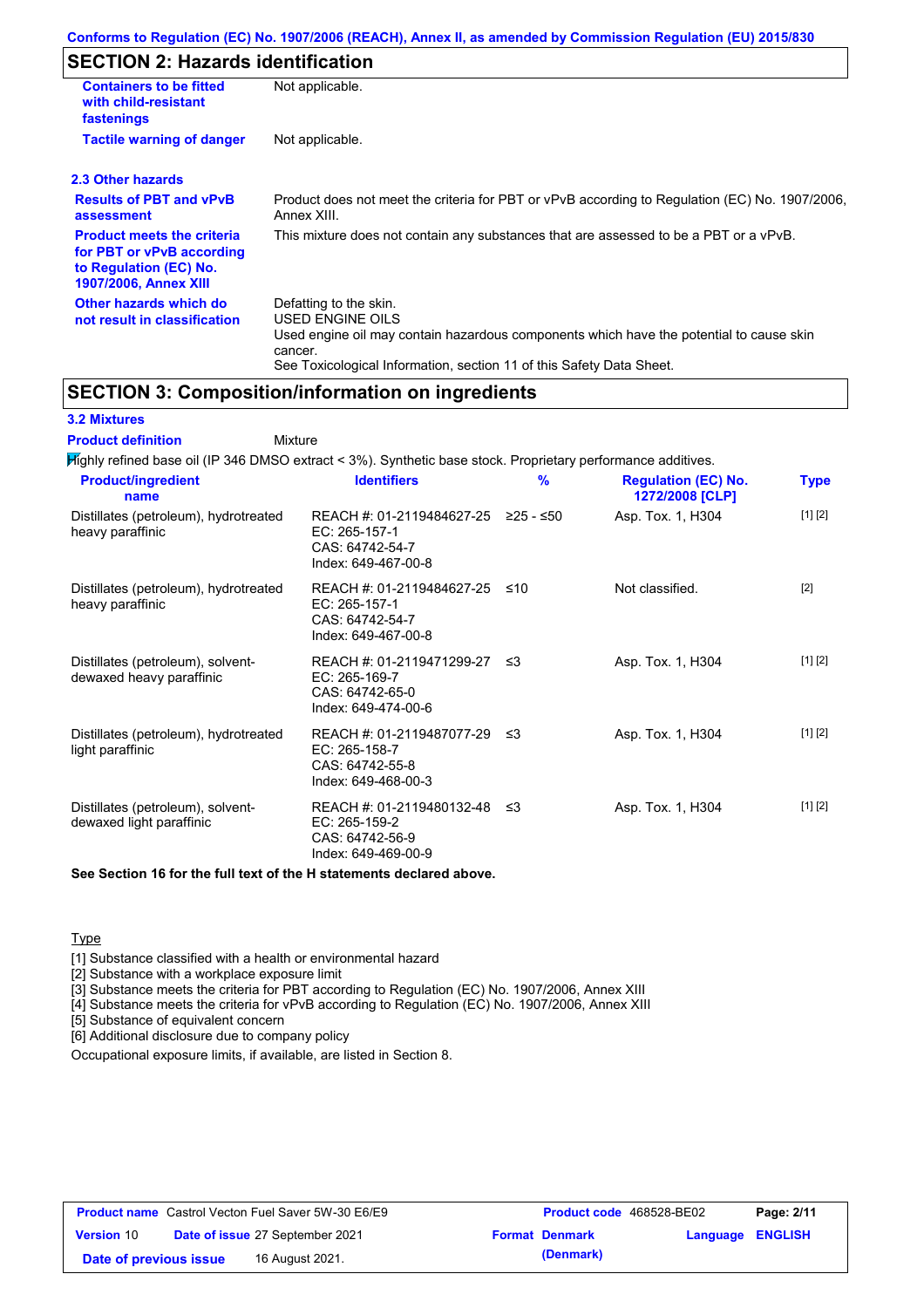# **SECTION 4: First aid measures**

#### Do not induce vomiting unless directed to do so by medical personnel. Get medical attention if symptoms occur. In case of contact, immediately flush eyes with plenty of water for at least 15 minutes. Eyelids should be held away from the eyeball to ensure thorough rinsing. Check for and remove any contact lenses. Get medical attention. **4.1 Description of first aid measures** If inhaled, remove to fresh air. Get medical attention if symptoms occur. **Ingestion Inhalation Eye contact Protection of first-aiders** No action shall be taken involving any personal risk or without suitable training. **Skin contact** Wash skin thoroughly with soap and water or use recognised skin cleanser. Remove contaminated clothing and shoes. Wash clothing before reuse. Clean shoes thoroughly before reuse. Get medical attention if irritation develops.

#### **4.2 Most important symptoms and effects, both acute and delayed**

See Section 11 for more detailed information on health effects and symptoms.

## **Potential acute health effects**

| <b>Inhalation</b>   | Vapour inhalation under ambient conditions is not normally a problem due to low vapour                            |  |  |
|---------------------|-------------------------------------------------------------------------------------------------------------------|--|--|
|                     | pressure.                                                                                                         |  |  |
| <b>Ingestion</b>    | No known significant effects or critical hazards.                                                                 |  |  |
| <b>Skin contact</b> | Defatting to the skin. May cause skin dryness and irritation.                                                     |  |  |
| Eye contact         | No known significant effects or critical hazards.                                                                 |  |  |
|                     | Delayed and immediate effects as well as chronic effects from short and long-term exposure                        |  |  |
| <b>Inhalation</b>   | Overexposure to the inhalation of airborne droplets or aerosols may cause irritation of the<br>respiratory tract. |  |  |
| <b>Ingestion</b>    | Ingestion of large quantities may cause nausea and diarrhoea.                                                     |  |  |
| <b>Skin contact</b> | Prolonged or repeated contact can defat the skin and lead to irritation and/or dermatitis.                        |  |  |
| Eye contact         | Potential risk of transient stinging or redness if accidental eye contact occurs.                                 |  |  |

#### **4.3 Indication of any immediate medical attention and special treatment needed**

**Notes to physician** Treatment should in general be symptomatic and directed to relieving any effects.

# **SECTION 5: Firefighting measures**

| 5.1 Extinguishing media                                                                                                                                  |                                                                                                                                                                                                                                                                                                                                                                   |  |  |
|----------------------------------------------------------------------------------------------------------------------------------------------------------|-------------------------------------------------------------------------------------------------------------------------------------------------------------------------------------------------------------------------------------------------------------------------------------------------------------------------------------------------------------------|--|--|
| <b>Suitable extinguishing</b><br>media                                                                                                                   | In case of fire, use foam, dry chemical or carbon dioxide extinguisher or spray.                                                                                                                                                                                                                                                                                  |  |  |
| <b>Unsuitable extinguishing</b><br>media                                                                                                                 | Do not use water jet. The use of a water jet may cause the fire to spread by splashing the<br>burning product.                                                                                                                                                                                                                                                    |  |  |
| 5.2 Special hazards arising from the substance or mixture                                                                                                |                                                                                                                                                                                                                                                                                                                                                                   |  |  |
| <b>Hazards from the</b><br>In a fire or if heated, a pressure increase will occur and the container may burst.<br>substance or mixture                   |                                                                                                                                                                                                                                                                                                                                                                   |  |  |
| <b>Hazardous combustion</b><br>Combustion products may include the following:<br>carbon oxides $(CO, CO2)$ (carbon monoxide, carbon dioxide)<br>products |                                                                                                                                                                                                                                                                                                                                                                   |  |  |
| 5.3 Advice for firefighters                                                                                                                              |                                                                                                                                                                                                                                                                                                                                                                   |  |  |
| <b>Special precautions for</b><br>fire-fighters                                                                                                          | No action shall be taken involving any personal risk or without suitable training. Promptly<br>isolate the scene by removing all persons from the vicinity of the incident if there is a fire.                                                                                                                                                                    |  |  |
| <b>Special protective</b><br>equipment for fire-fighters                                                                                                 | Fire-fighters should wear appropriate protective equipment and self-contained breathing<br>apparatus (SCBA) with a full face-piece operated in positive pressure mode. Clothing for fire-<br>fighters (including helmets, protective boots and gloves) conforming to European standard EN<br>469 will provide a basic level of protection for chemical incidents. |  |  |

# **SECTION 6: Accidental release measures**

#### **6.1 Personal precautions, protective equipment and emergency procedures**

| For non-emergency<br>personnel                            | No action shall be taken involving any personal risk or without suitable training. Evacuate<br>surrounding areas. Keep unnecessary and unprotected personnel from entering. Do not touch<br>or walk through spilt material. Floors may be slippery; use care to avoid falling. Put on<br>appropriate personal protective equipment. |                                 |          |                |
|-----------------------------------------------------------|-------------------------------------------------------------------------------------------------------------------------------------------------------------------------------------------------------------------------------------------------------------------------------------------------------------------------------------|---------------------------------|----------|----------------|
| For emergency responders                                  | If specialised clothing is required to deal with the spillage, take note of any information in<br>Section 8 on suitable and unsuitable materials. See also the information in "For non-<br>emergency personnel".                                                                                                                    |                                 |          |                |
| <b>Product name</b> Castrol Vecton Fuel Saver 5W-30 E6/E9 |                                                                                                                                                                                                                                                                                                                                     | <b>Product code</b> 468528-BE02 |          | Page: 3/11     |
| Version 10                                                | Date of issue 27 September 2021                                                                                                                                                                                                                                                                                                     | <b>Format Denmark</b>           | Language | <b>ENGLISH</b> |
| Date of previous issue                                    | 16 August 2021.                                                                                                                                                                                                                                                                                                                     | (Denmark)                       |          |                |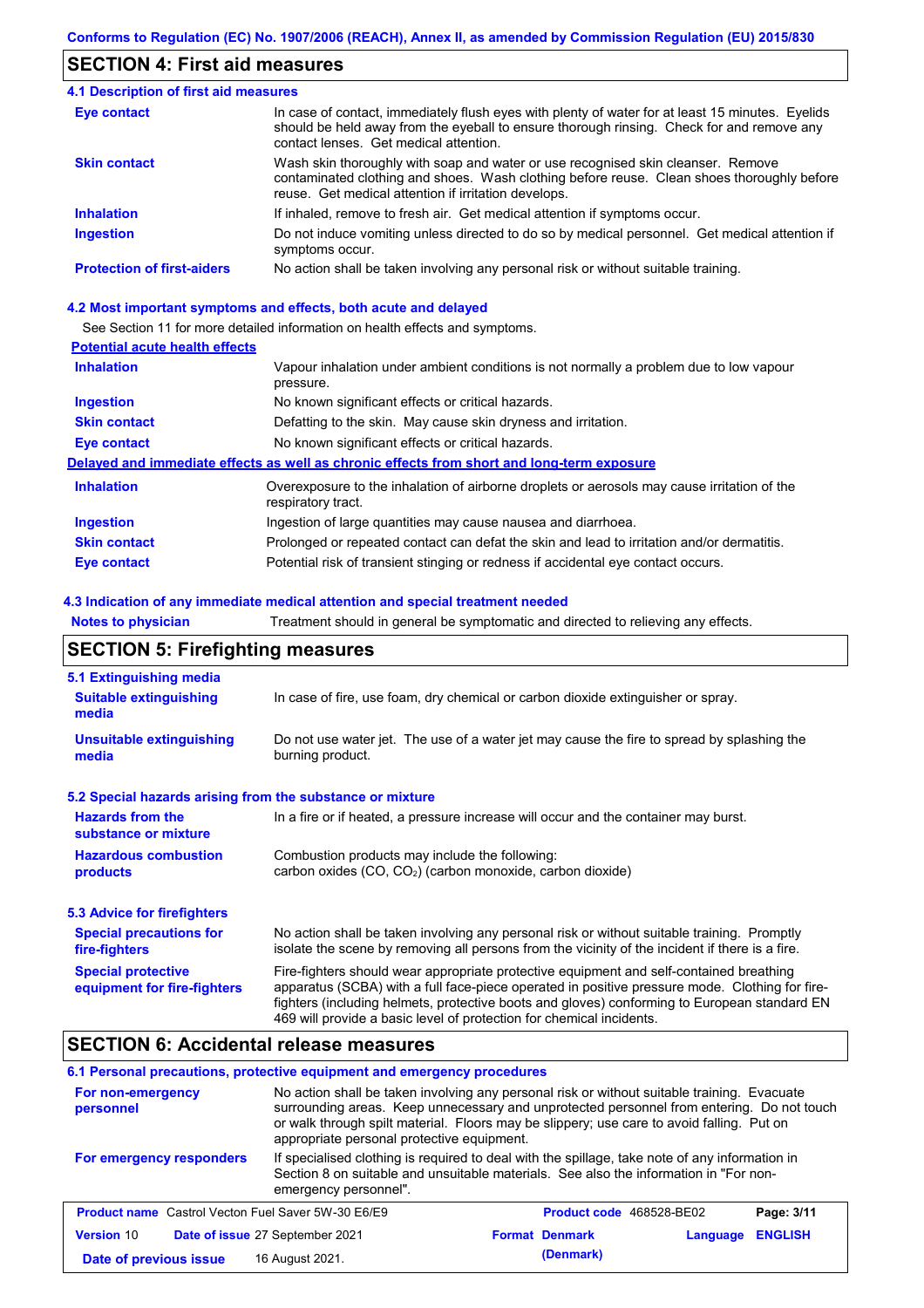# **SECTION 6: Accidental release measures**

| <b>6.2 Environmental</b><br>precautions                  | Avoid dispersal of spilt material and runoff and contact with soil, waterways, drains and sewers.<br>Inform the relevant authorities if the product has caused environmental pollution (sewers,<br>waterways, soil or air).                                                                                                                                                                    |  |  |
|----------------------------------------------------------|------------------------------------------------------------------------------------------------------------------------------------------------------------------------------------------------------------------------------------------------------------------------------------------------------------------------------------------------------------------------------------------------|--|--|
| 6.3 Methods and material for containment and cleaning up |                                                                                                                                                                                                                                                                                                                                                                                                |  |  |
| <b>Small spill</b>                                       | Stop leak if without risk. Move containers from spill area. Absorb with an inert material and<br>place in an appropriate waste disposal container. Dispose of via a licensed waste disposal<br>contractor.                                                                                                                                                                                     |  |  |
| Large spill                                              | Stop leak if without risk. Move containers from spill area. Prevent entry into sewers, water<br>courses, basements or confined areas. Contain and collect spillage with non-combustible,<br>absorbent material e.g. sand, earth, vermiculite or diatomaceous earth and place in container<br>for disposal according to local regulations. Dispose of via a licensed waste disposal contractor. |  |  |
| 6.4 Reference to other<br><b>sections</b>                | See Section 1 for emergency contact information.<br>See Section 5 for firefighting measures.<br>See Section 8 for information on appropriate personal protective equipment.<br>See Section 12 for environmental precautions.<br>See Section 13 for additional waste treatment information.                                                                                                     |  |  |

# **SECTION 7: Handling and storage**

## **7.1 Precautions for safe handling**

| <b>Protective measures</b>                                                           | Put on appropriate personal protective equipment.                                                                                                                                                                                                                                                                                                                                                                                                                                        |  |
|--------------------------------------------------------------------------------------|------------------------------------------------------------------------------------------------------------------------------------------------------------------------------------------------------------------------------------------------------------------------------------------------------------------------------------------------------------------------------------------------------------------------------------------------------------------------------------------|--|
| <b>Advice on general</b><br>occupational hygiene                                     | Eating, drinking and smoking should be prohibited in areas where this material is handled,<br>stored and processed. Wash thoroughly after handling. Remove contaminated clothing and<br>protective equipment before entering eating areas. See also Section 8 for additional<br>information on hygiene measures.                                                                                                                                                                         |  |
| <b>7.2 Conditions for safe</b><br>storage, including any<br><i>incompatibilities</i> | Store in accordance with local regulations. Store in a dry, cool and well-ventilated area, away<br>from incompatible materials (see Section 10). Keep away from heat and direct sunlight. Keep<br>container tightly closed and sealed until ready for use. Containers that have been opened must<br>be carefully resealed and kept upright to prevent leakage. Store and use only in equipment/<br>containers designed for use with this product. Do not store in unlabelled containers. |  |
| <b>Not suitable</b>                                                                  | Prolonged exposure to elevated temperature                                                                                                                                                                                                                                                                                                                                                                                                                                               |  |
|                                                                                      |                                                                                                                                                                                                                                                                                                                                                                                                                                                                                          |  |

## **7.3 Specific end use(s)**

**Recommendations**

See section 1.2 and Exposure scenarios in annex, if applicable.

# **SECTION 8: Exposure controls/personal protection**

| <b>8.1 Control parameters</b>                                                                          |                                                                                                                                                                                                                                                      |  |  |
|--------------------------------------------------------------------------------------------------------|------------------------------------------------------------------------------------------------------------------------------------------------------------------------------------------------------------------------------------------------------|--|--|
| <b>Occupational exposure limits</b>                                                                    | No exposure limit value known.                                                                                                                                                                                                                       |  |  |
| <b>Product/ingredient name</b>                                                                         | <b>Exposure limit values</b>                                                                                                                                                                                                                         |  |  |
| <b>Distillates (petroleum), hydrotreated heavy paraffinic Working Environment Authority (Denmark).</b> | TWA: 1 mg/m <sup>3</sup> 8 hours. Issued/Revised: 12/1996 Form: mist and<br>particles                                                                                                                                                                |  |  |
| Distillates (petroleum), hydrotreated heavy paraffinic                                                 | <b>Working Environment Authority (Denmark).</b><br>TWA: 1 mg/m <sup>3</sup> 8 hours. Issued/Revised: 12/1996 Form: mist and<br>particles                                                                                                             |  |  |
| Distillates (petroleum), solvent-dewaxed heavy<br>paraffinic                                           | <b>Working Environment Authority (Denmark).</b><br>TWA: 1 mg/m <sup>3</sup> 8 hours. Issued/Revised: 12/1996 Form: mist and<br>particles                                                                                                             |  |  |
| Distillates (petroleum), hydrotreated light paraffinic                                                 | <b>Working Environment Authority (Denmark).</b><br>TWA: 1 mg/m <sup>3</sup> 8 hours. Issued/Revised: 12/1996 Form: mist and<br>particles                                                                                                             |  |  |
| Distillates (petroleum), solvent-dewaxed light<br>paraffinic                                           | <b>Working Environment Authority (Denmark).</b><br>TWA: 1 mg/m <sup>3</sup> 8 hours. Issued/Revised: 12/1996 Form: mist and<br>particles                                                                                                             |  |  |
| guidance only.                                                                                         | Whilst specific OELs for certain components may be shown in this section, other components may be present in any mist,<br>vapour or dust produced. Therefore, the specific OELs may not be applicable to the product as a whole and are provided for |  |  |

|                        | <b>Product name</b> Castrol Vecton Fuel Saver 5W-30 E6/E9 | <b>Product code</b> 468528-BE02 |                         | Page: 4/11 |
|------------------------|-----------------------------------------------------------|---------------------------------|-------------------------|------------|
| <b>Version 10</b>      | <b>Date of issue 27 September 2021</b>                    | <b>Format Denmark</b>           | <b>Language ENGLISH</b> |            |
| Date of previous issue | 16 August 2021.                                           | (Denmark)                       |                         |            |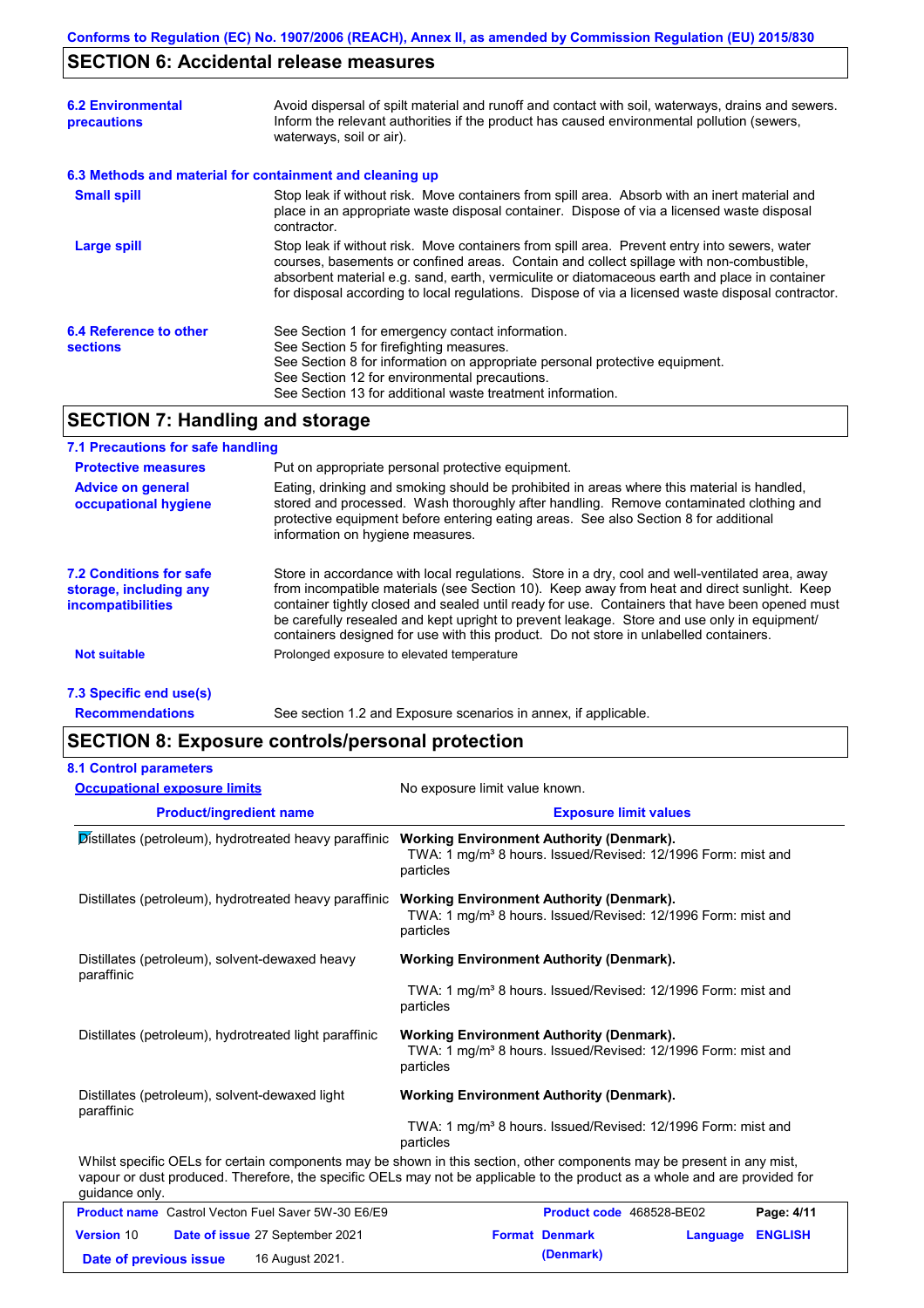# **SECTION 8: Exposure controls/personal protection**

| <b>Recommended monitoring</b><br>procedures                    |                                                           | If this product contains ingredients with exposure limits, personal, workplace atmosphere or<br>biological monitoring may be required to determine the effectiveness of the ventilation or other<br>control measures and/or the necessity to use respiratory protective equipment. Reference<br>should be made to monitoring standards, such as the following: European Standard EN 689<br>(Workplace atmospheres - Guidance for the assessment of exposure by inhalation to chemical<br>agents for comparison with limit values and measurement strategy) European Standard EN<br>14042 (Workplace atmospheres - Guide for the application and use of procedures for the<br>assessment of exposure to chemical and biological agents) European Standard EN 482<br>(Workplace atmospheres - General requirements for the performance of procedures for the<br>measurement of chemical agents) Reference to national guidance documents for methods for<br>the determination of hazardous substances will also be required. |                  |            |
|----------------------------------------------------------------|-----------------------------------------------------------|----------------------------------------------------------------------------------------------------------------------------------------------------------------------------------------------------------------------------------------------------------------------------------------------------------------------------------------------------------------------------------------------------------------------------------------------------------------------------------------------------------------------------------------------------------------------------------------------------------------------------------------------------------------------------------------------------------------------------------------------------------------------------------------------------------------------------------------------------------------------------------------------------------------------------------------------------------------------------------------------------------------------------|------------------|------------|
| <b>Derived No Effect Level</b><br>No DNELs/DMELs available.    |                                                           |                                                                                                                                                                                                                                                                                                                                                                                                                                                                                                                                                                                                                                                                                                                                                                                                                                                                                                                                                                                                                            |                  |            |
| <b>Predicted No Effect Concentration</b><br>No PNECs available |                                                           |                                                                                                                                                                                                                                                                                                                                                                                                                                                                                                                                                                                                                                                                                                                                                                                                                                                                                                                                                                                                                            |                  |            |
| <b>8.2 Exposure controls</b>                                   |                                                           |                                                                                                                                                                                                                                                                                                                                                                                                                                                                                                                                                                                                                                                                                                                                                                                                                                                                                                                                                                                                                            |                  |            |
| <b>Appropriate engineering</b><br><b>controls</b>              | kept in good condition and properly maintained.           | Provide exhaust ventilation or other engineering controls to keep the relevant airborne<br>concentrations below their respective occupational exposure limits.<br>All activities involving chemicals should be assessed for their risks to health, to ensure<br>exposures are adequately controlled. Personal protective equipment should only be considered<br>after other forms of control measures (e.g. engineering controls) have been suitably evaluated.<br>Personal protective equipment should conform to appropriate standards, be suitable for use, be<br>Your supplier of personal protective equipment should be consulted for advice on selection and<br>appropriate standards. For further information contact your national organisation for standards.<br>The final choice of protective equipment will depend upon a risk assessment. It is important to<br>ensure that all items of personal protective equipment are compatible.                                                                       |                  |            |
| <b>Individual protection measures</b>                          |                                                           |                                                                                                                                                                                                                                                                                                                                                                                                                                                                                                                                                                                                                                                                                                                                                                                                                                                                                                                                                                                                                            |                  |            |
| <b>Hygiene measures</b>                                        |                                                           | Wash hands, forearms and face thoroughly after handling chemical products, before eating,<br>smoking and using the lavatory and at the end of the working period. Ensure that eyewash<br>stations and safety showers are close to the workstation location.                                                                                                                                                                                                                                                                                                                                                                                                                                                                                                                                                                                                                                                                                                                                                                |                  |            |
| <b>Respiratory protection</b>                                  | of the working conditions.                                | In case of insufficient ventilation, wear suitable respiratory equipment.<br>The correct choice of respiratory protection depends upon the chemicals being handled, the<br>conditions of work and use, and the condition of the respiratory equipment. Safety procedures<br>should be developed for each intended application. Respiratory protection equipment should<br>therefore be chosen in consultation with the supplier/manufacturer and with a full assessment                                                                                                                                                                                                                                                                                                                                                                                                                                                                                                                                                    |                  |            |
| <b>Eye/face protection</b>                                     | Safety glasses with side shields.                         |                                                                                                                                                                                                                                                                                                                                                                                                                                                                                                                                                                                                                                                                                                                                                                                                                                                                                                                                                                                                                            |                  |            |
| <b>Skin protection</b><br><b>Hand protection</b>               | <b>General Information:</b>                               |                                                                                                                                                                                                                                                                                                                                                                                                                                                                                                                                                                                                                                                                                                                                                                                                                                                                                                                                                                                                                            |                  |            |
|                                                                |                                                           | Because specific work environments and material handling practices vary, safety procedures<br>should be developed for each intended application. The correct choice of protective gloves<br>depends upon the chemicals being handled, and the conditions of work and use. Most gloves<br>provide protection for only a limited time before they must be discarded and replaced (even the<br>best chemically resistant gloves will break down after repeated chemical exposures).                                                                                                                                                                                                                                                                                                                                                                                                                                                                                                                                           |                  |            |
|                                                                | a full assessment of the working conditions.              | Gloves should be chosen in consultation with the supplier / manufacturer and taking account of                                                                                                                                                                                                                                                                                                                                                                                                                                                                                                                                                                                                                                                                                                                                                                                                                                                                                                                             |                  |            |
|                                                                | Recommended: Nitrile gloves.<br><b>Breakthrough time:</b> |                                                                                                                                                                                                                                                                                                                                                                                                                                                                                                                                                                                                                                                                                                                                                                                                                                                                                                                                                                                                                            |                  |            |
|                                                                |                                                           | Breakthrough time data are generated by glove manufacturers under laboratory test conditions<br>and represent how long a glove can be expected to provide effective permeation resistance. It<br>is important when following breakthrough time recommendations that actual workplace<br>conditions are taken into account. Always consult with your glove supplier for up-to-date<br>technical information on breakthrough times for the recommended glove type.<br>Our recommendations on the selection of gloves are as follows:                                                                                                                                                                                                                                                                                                                                                                                                                                                                                         |                  |            |
|                                                                | Continuous contact:                                       |                                                                                                                                                                                                                                                                                                                                                                                                                                                                                                                                                                                                                                                                                                                                                                                                                                                                                                                                                                                                                            |                  |            |
|                                                                | can be obtained.                                          | Gloves with a minimum breakthrough time of 240 minutes, or >480 minutes if suitable gloves<br>If suitable gloves are not available to offer that level of protection, gloves with shorter<br>breakthrough times may be acceptable as long as appropriate glove maintenance and                                                                                                                                                                                                                                                                                                                                                                                                                                                                                                                                                                                                                                                                                                                                             |                  |            |
| <b>Product name</b> Castrol Vecton Fuel Saver 5W-30 E6/E9      |                                                           | Product code 468528-BE02                                                                                                                                                                                                                                                                                                                                                                                                                                                                                                                                                                                                                                                                                                                                                                                                                                                                                                                                                                                                   |                  | Page: 5/11 |
| <b>Version 10</b>                                              | Date of issue 27 September 2021                           | <b>Format Denmark</b>                                                                                                                                                                                                                                                                                                                                                                                                                                                                                                                                                                                                                                                                                                                                                                                                                                                                                                                                                                                                      | Language ENGLISH |            |
| Date of previous issue                                         | 16 August 2021.                                           | (Denmark)                                                                                                                                                                                                                                                                                                                                                                                                                                                                                                                                                                                                                                                                                                                                                                                                                                                                                                                                                                                                                  |                  |            |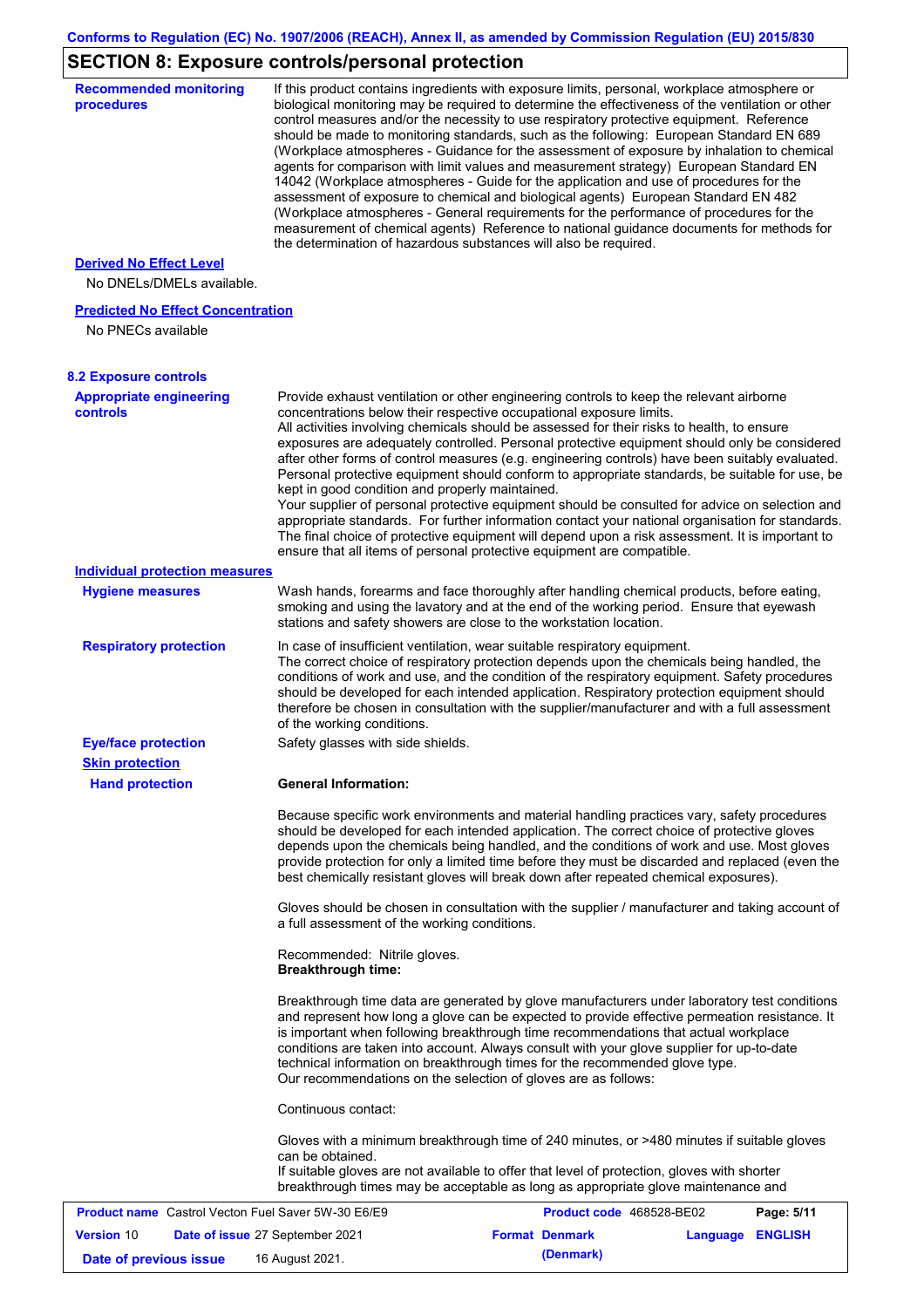# **SECTION 8: Exposure controls/personal protection**

replacement regimes are determined and adhered to.

Short-term / splash protection:

|                                           | Recommended breakthrough times as above.<br>It is recognised that for short-term, transient exposures, gloves with shorter breakthrough times<br>may commonly be used. Therefore, appropriate maintenance and replacement regimes must<br>be determined and rigorously followed.                                                                                                                                                                                                                                                                                                                                                                                                      |
|-------------------------------------------|---------------------------------------------------------------------------------------------------------------------------------------------------------------------------------------------------------------------------------------------------------------------------------------------------------------------------------------------------------------------------------------------------------------------------------------------------------------------------------------------------------------------------------------------------------------------------------------------------------------------------------------------------------------------------------------|
|                                           | <b>Glove Thickness:</b>                                                                                                                                                                                                                                                                                                                                                                                                                                                                                                                                                                                                                                                               |
|                                           | For general applications, we recommend gloves with a thickness typically greater than 0.35 mm.                                                                                                                                                                                                                                                                                                                                                                                                                                                                                                                                                                                        |
|                                           | It should be emphasised that glove thickness is not necessarily a good predictor of glove<br>resistance to a specific chemical, as the permeation efficiency of the glove will be dependent<br>on the exact composition of the glove material. Therefore, glove selection should also be based<br>on consideration of the task requirements and knowledge of breakthrough times.<br>Glove thickness may also vary depending on the glove manufacturer, the glove type and the<br>glove model. Therefore, the manufacturers' technical data should always be taken into account<br>to ensure selection of the most appropriate glove for the task.                                     |
|                                           | Note: Depending on the activity being conducted, gloves of varying thickness may be required<br>for specific tasks. For example:                                                                                                                                                                                                                                                                                                                                                                                                                                                                                                                                                      |
|                                           | • Thinner gloves (down to 0.1 mm or less) may be required where a high degree of manual<br>dexterity is needed. However, these gloves are only likely to give short duration protection and<br>would normally be just for single use applications, then disposed of.                                                                                                                                                                                                                                                                                                                                                                                                                  |
|                                           | • Thicker gloves (up to 3 mm or more) may be required where there is a mechanical (as well<br>as a chemical) risk i.e. where there is abrasion or puncture potential.                                                                                                                                                                                                                                                                                                                                                                                                                                                                                                                 |
| <b>Skin and body</b>                      | Use of protective clothing is good industrial practice.<br>Personal protective equipment for the body should be selected based on the task being<br>performed and the risks involved and should be approved by a specialist before handling this<br>product.<br>Cotton or polyester/cotton overalls will only provide protection against light superficial<br>contamination that will not soak through to the skin. Overalls should be laundered on a regular<br>basis. When the risk of skin exposure is high (e.g. when cleaning up spillages or if there is a<br>risk of splashing) then chemical resistant aprons and/or impervious chemical suits and boots<br>will be required. |
| <b>Refer to standards:</b>                | Respiratory protection: EN 529<br>Gloves: EN 420, EN 374<br>Eye protection: EN 166<br>Filtering half-mask: EN 149<br>Filtering half-mask with valve: EN 405<br>Half-mask: EN 140 plus filter<br>Full-face mask: EN 136 plus filter<br>Particulate filters: EN 143<br>Gas/combined filters: EN 14387                                                                                                                                                                                                                                                                                                                                                                                   |
| <b>Environmental exposure</b><br>controls | Emissions from ventilation or work process equipment should be checked to ensure they<br>comply with the requirements of environmental protection legislation. In some cases, fume<br>scrubbers, filters or engineering modifications to the process equipment will be necessary to<br>reduce emissions to acceptable levels.                                                                                                                                                                                                                                                                                                                                                         |
|                                           | <b>SECTION 9: Physical and chemical properties</b>                                                                                                                                                                                                                                                                                                                                                                                                                                                                                                                                                                                                                                    |

| <b>Appearance</b>                                         |                  |                          |          |                |
|-----------------------------------------------------------|------------------|--------------------------|----------|----------------|
| <b>Physical state</b>                                     | Liguid.          |                          |          |                |
| <b>Colour</b>                                             | Amber. [Light]   |                          |          |                |
| <b>Odour</b>                                              | Not available.   |                          |          |                |
| <b>Odour threshold</b>                                    | Not available.   |                          |          |                |
| pH                                                        | Not applicable.  |                          |          |                |
| <b>Melting point/freezing point</b>                       | Not available.   |                          |          |                |
| Initial boiling point and boiling<br>range                | Not available.   |                          |          |                |
| <b>Pour point</b>                                         | -48 $^{\circ}$ C |                          |          |                |
| <b>Product name</b> Castrol Vecton Fuel Saver 5W-30 E6/E9 |                  | Product code 468528-BE02 |          | Page: 6/11     |
| <b>Version 10</b><br>Date of issue 27 September 2021      |                  | <b>Format Denmark</b>    | Language | <b>ENGLISH</b> |
| Date of previous issue                                    | 16 August 2021.  | (Denmark)                |          |                |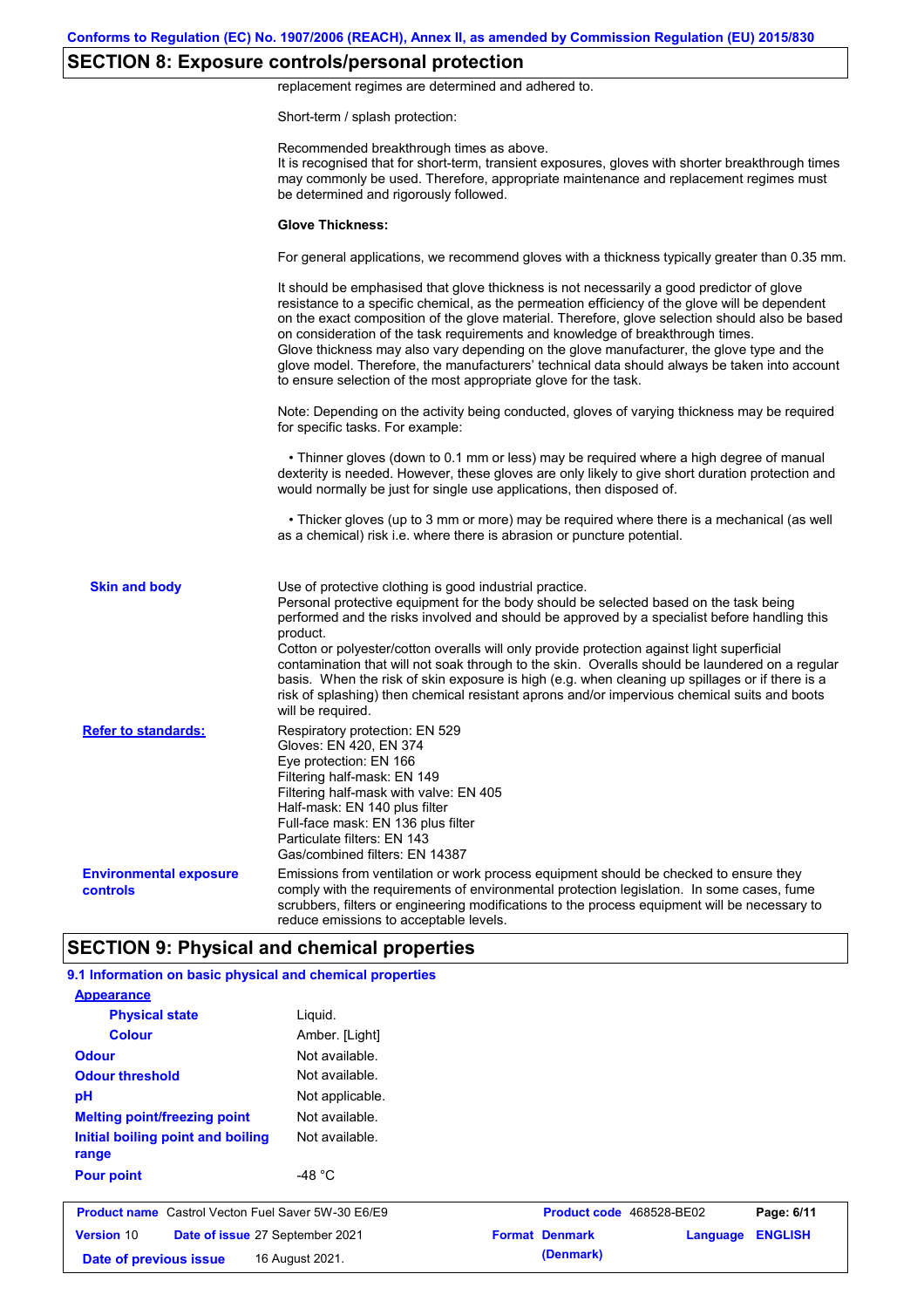# **SECTION 9: Physical and chemical properties**

| <b>Flash point</b>                                     | Closed cup: 199°C (390.2°F) [Pensky-Martens.]<br>Open cup: 228°C (442.4°F) [Cleveland.]                                                                     |
|--------------------------------------------------------|-------------------------------------------------------------------------------------------------------------------------------------------------------------|
| <b>Evaporation rate</b>                                | Not available.                                                                                                                                              |
| <b>Flammability (solid, gas)</b>                       | Not available.                                                                                                                                              |
| <b>Upper/lower flammability or</b><br>explosive limits | Not available.                                                                                                                                              |
| <b>Vapour pressure</b>                                 | Not available.                                                                                                                                              |
| <b>Vapour density</b>                                  | Not available.                                                                                                                                              |
| <b>Relative density</b>                                | Not available.                                                                                                                                              |
| <b>Density</b>                                         | <1000 kg/m <sup>3</sup> (<1 g/cm <sup>3</sup> ) at 15 <sup>°</sup> C                                                                                        |
| Solubility(ies)                                        | insoluble in water.                                                                                                                                         |
| <b>Partition coefficient: n-octanol/</b><br>water      | Not available.                                                                                                                                              |
| <b>Auto-ignition temperature</b>                       | Not available.                                                                                                                                              |
| <b>Decomposition temperature</b>                       | Not available.                                                                                                                                              |
| <b>Viscosity</b>                                       | Kinematic: 69.47 mm <sup>2</sup> /s (69.47 cSt) at 40 $^{\circ}$ C<br>Kinematic: 11.5 to 12.29 mm <sup>2</sup> /s (11.5 to 12.29 cSt) at 100 <sup>°</sup> C |
| <b>Explosive properties</b>                            | Not available.                                                                                                                                              |
| <b>Oxidising properties</b>                            | Not available.                                                                                                                                              |

#### **9.2 Other information**

No additional information.

|                                                 | <b>SECTION 10: Stability and reactivity</b>                                                                                                                             |  |  |
|-------------------------------------------------|-------------------------------------------------------------------------------------------------------------------------------------------------------------------------|--|--|
| <b>10.1 Reactivity</b>                          | No specific test data available for this product. Refer to Conditions to avoid and Incompatible<br>materials for additional information.                                |  |  |
| <b>10.2 Chemical stability</b>                  | The product is stable.                                                                                                                                                  |  |  |
| 10.3 Possibility of<br>hazardous reactions      | Under normal conditions of storage and use, hazardous reactions will not occur.<br>Under normal conditions of storage and use, hazardous polymerisation will not occur. |  |  |
| <b>10.4 Conditions to avoid</b>                 | Avoid all possible sources of ignition (spark or flame).                                                                                                                |  |  |
| 10.5 Incompatible materials                     | Reactive or incompatible with the following materials: oxidising materials.                                                                                             |  |  |
| <b>10.6 Hazardous</b><br>decomposition products | Under normal conditions of storage and use, hazardous decomposition products should not be<br>produced.                                                                 |  |  |

# **SECTION 11: Toxicological information**

| 11.1 Information on toxicological effects                 |                                                                                                     |  |                          |          |                |
|-----------------------------------------------------------|-----------------------------------------------------------------------------------------------------|--|--------------------------|----------|----------------|
| <b>Acute toxicity estimates</b>                           |                                                                                                     |  |                          |          |                |
| Not available.                                            |                                                                                                     |  |                          |          |                |
| <b>Information on likely</b><br>routes of exposure        | Routes of entry anticipated: Dermal, Inhalation.                                                    |  |                          |          |                |
| <b>Potential acute health effects</b>                     |                                                                                                     |  |                          |          |                |
| <b>Inhalation</b>                                         | Vapour inhalation under ambient conditions is not normally a problem due to low vapour<br>pressure. |  |                          |          |                |
| <b>Ingestion</b>                                          | No known significant effects or critical hazards.                                                   |  |                          |          |                |
| <b>Skin contact</b>                                       | Defatting to the skin. May cause skin dryness and irritation.                                       |  |                          |          |                |
| <b>Eye contact</b>                                        | No known significant effects or critical hazards.                                                   |  |                          |          |                |
|                                                           | <b>Symptoms related to the physical, chemical and toxicological characteristics</b>                 |  |                          |          |                |
| <b>Inhalation</b>                                         | No specific data.                                                                                   |  |                          |          |                |
| <b>Ingestion</b>                                          | No specific data.                                                                                   |  |                          |          |                |
| <b>Skin contact</b>                                       | Adverse symptoms may include the following:<br>irritation<br>dryness<br>cracking                    |  |                          |          |                |
| <b>Product name</b> Castrol Vecton Fuel Saver 5W-30 E6/E9 |                                                                                                     |  | Product code 468528-BE02 |          | Page: 7/11     |
| <b>Version 10</b>                                         | Date of issue 27 September 2021                                                                     |  | <b>Format Denmark</b>    | Language | <b>ENGLISH</b> |
| Date of previous issue                                    | 16 August 2021.                                                                                     |  | (Denmark)                |          |                |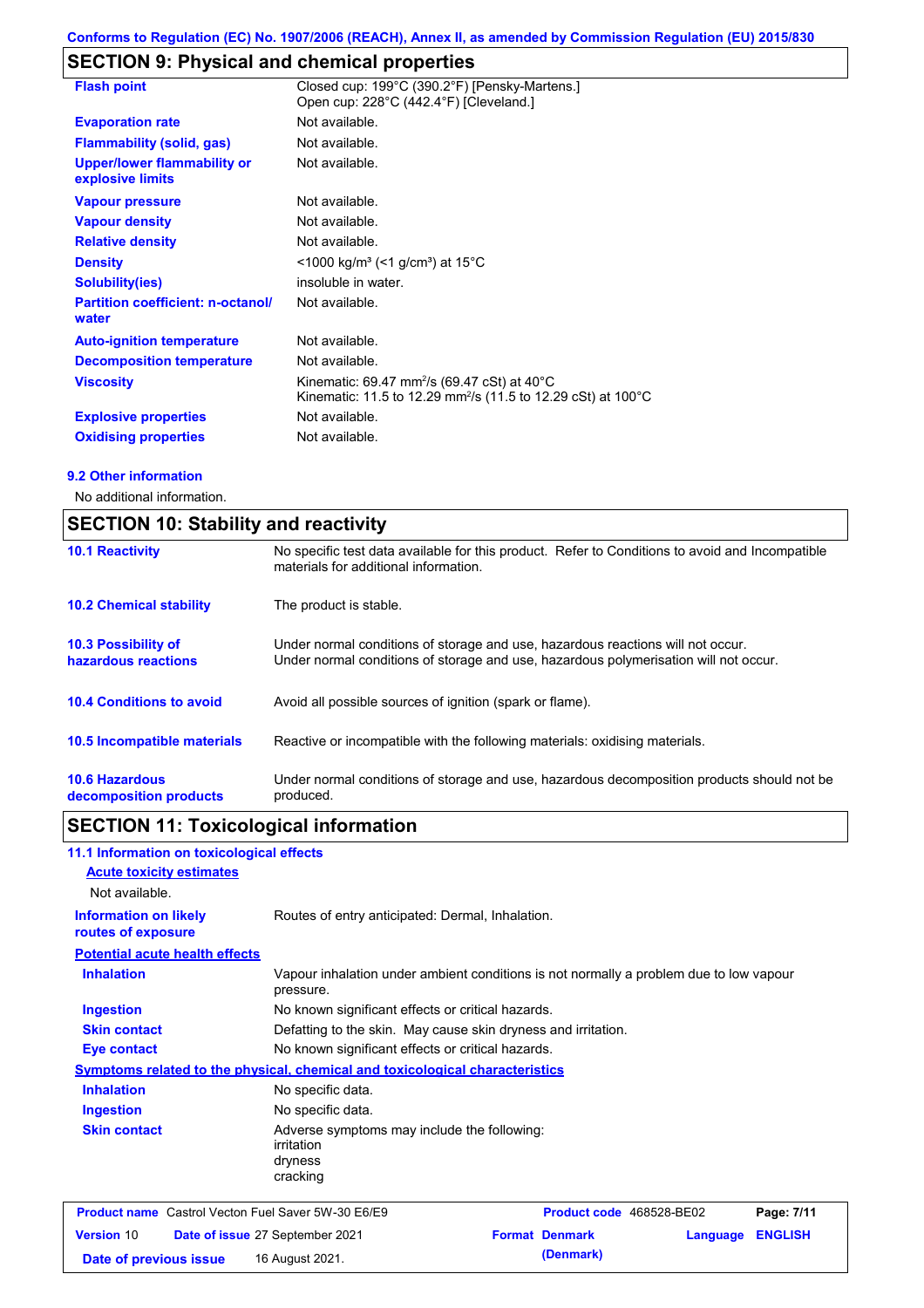# **SECTION 11: Toxicological information**

| Eye contact                             | No specific data.                                                                                                                                                                                                                                                                                                                                                                                        |
|-----------------------------------------|----------------------------------------------------------------------------------------------------------------------------------------------------------------------------------------------------------------------------------------------------------------------------------------------------------------------------------------------------------------------------------------------------------|
|                                         | Delayed and immediate effects as well as chronic effects from short and long-term exposure                                                                                                                                                                                                                                                                                                               |
| <b>Inhalation</b>                       | Overexposure to the inhalation of airborne droplets or aerosols may cause irritation of the<br>respiratory tract.                                                                                                                                                                                                                                                                                        |
| <b>Ingestion</b>                        | Ingestion of large quantities may cause nausea and diarrhoea.                                                                                                                                                                                                                                                                                                                                            |
| <b>Skin contact</b>                     | Prolonged or repeated contact can defat the skin and lead to irritation and/or dermatitis.                                                                                                                                                                                                                                                                                                               |
| Eye contact                             | Potential risk of transient stinging or redness if accidental eye contact occurs.                                                                                                                                                                                                                                                                                                                        |
| <b>Potential chronic health effects</b> |                                                                                                                                                                                                                                                                                                                                                                                                          |
| <b>General</b>                          | USED ENGINE OILS<br>Combustion products resulting from the operation of internal combustion engines contaminate<br>engine oils during use. Used engine oil may contain hazardous components which have the<br>potential to cause skin cancer. Frequent or prolonged contact with all types and makes of used<br>engine oil must therefore be avoided and a high standard of personal hygiene maintained. |
| <b>Carcinogenicity</b>                  | No known significant effects or critical hazards.                                                                                                                                                                                                                                                                                                                                                        |
| <b>Mutagenicity</b>                     | No known significant effects or critical hazards.                                                                                                                                                                                                                                                                                                                                                        |
| <b>Developmental effects</b>            | No known significant effects or critical hazards.                                                                                                                                                                                                                                                                                                                                                        |
| <b>Fertility effects</b>                | No known significant effects or critical hazards.                                                                                                                                                                                                                                                                                                                                                        |

# **SECTION 12: Ecological information**

#### **12.1 Toxicity**

| <b>Environmental hazards</b> | Not classified as dangerous |
|------------------------------|-----------------------------|
|------------------------------|-----------------------------|

#### **12.2 Persistence and degradability**

Partially biodegradable.

#### **12.3 Bioaccumulative potential**

This product is not expected to bioaccumulate through food chains in the environment.

| <b>12.4 Mobility in soil</b>                                  |                                                                      |
|---------------------------------------------------------------|----------------------------------------------------------------------|
| <b>Soil/water partition</b><br>coefficient (K <sub>oc</sub> ) | Not available.                                                       |
| <b>Mobility</b>                                               | Spillages may penetrate the soil causing ground water contamination. |

#### **12.5 Results of PBT and vPvB assessment**

Product does not meet the criteria for PBT or vPvB according to Regulation (EC) No. 1907/2006, Annex XIII.

#### **12.6 Other adverse effects**

**Other ecological information**

**Methods of disposal**

Spills may form a film on water surfaces causing physical damage to organisms. Oxygen transfer could also be impaired.

## **SECTION 13: Disposal considerations**

# **13.1 Waste treatment methods**

#### **Product**

**Hazardous waste** Yes. Where possible, arrange for product to be recycled. Dispose of via an authorised person/ licensed waste disposal contractor in accordance with local regulations.

## **European waste catalogue (EWC)**

| Waste code | <b>Waste designation</b>                |
|------------|-----------------------------------------|
| $130208*$  | other engine, gear and lubricating oils |

However, deviation from the intended use and/or the presence of any potential contaminants may require an alternative waste disposal code to be assigned by the end user.

## **Packaging**

| <b>Methods of disposal</b>                                | Where possible, arrange for product to be recycled. Dispose of via an authorised person/<br>licensed waste disposal contractor in accordance with local regulations.                                                                    |  |                                 |          |                |
|-----------------------------------------------------------|-----------------------------------------------------------------------------------------------------------------------------------------------------------------------------------------------------------------------------------------|--|---------------------------------|----------|----------------|
| <b>Special precautions</b>                                | This material and its container must be disposed of in a safe way. Empty containers or liners<br>may retain some product residues. Avoid dispersal of spilt material and runoff and contact with<br>soil, waterways, drains and sewers. |  |                                 |          |                |
| <b>Denmark - Waste group</b>                              | A                                                                                                                                                                                                                                       |  |                                 |          |                |
| <b>Product name</b> Castrol Vecton Fuel Saver 5W-30 E6/E9 |                                                                                                                                                                                                                                         |  | <b>Product code</b> 468528-BE02 |          | Page: 8/11     |
| <b>Version 10</b>                                         | Date of issue 27 September 2021                                                                                                                                                                                                         |  | <b>Format Denmark</b>           | Language | <b>ENGLISH</b> |
| Date of previous issue                                    | 16 August 2021.                                                                                                                                                                                                                         |  | (Denmark)                       |          |                |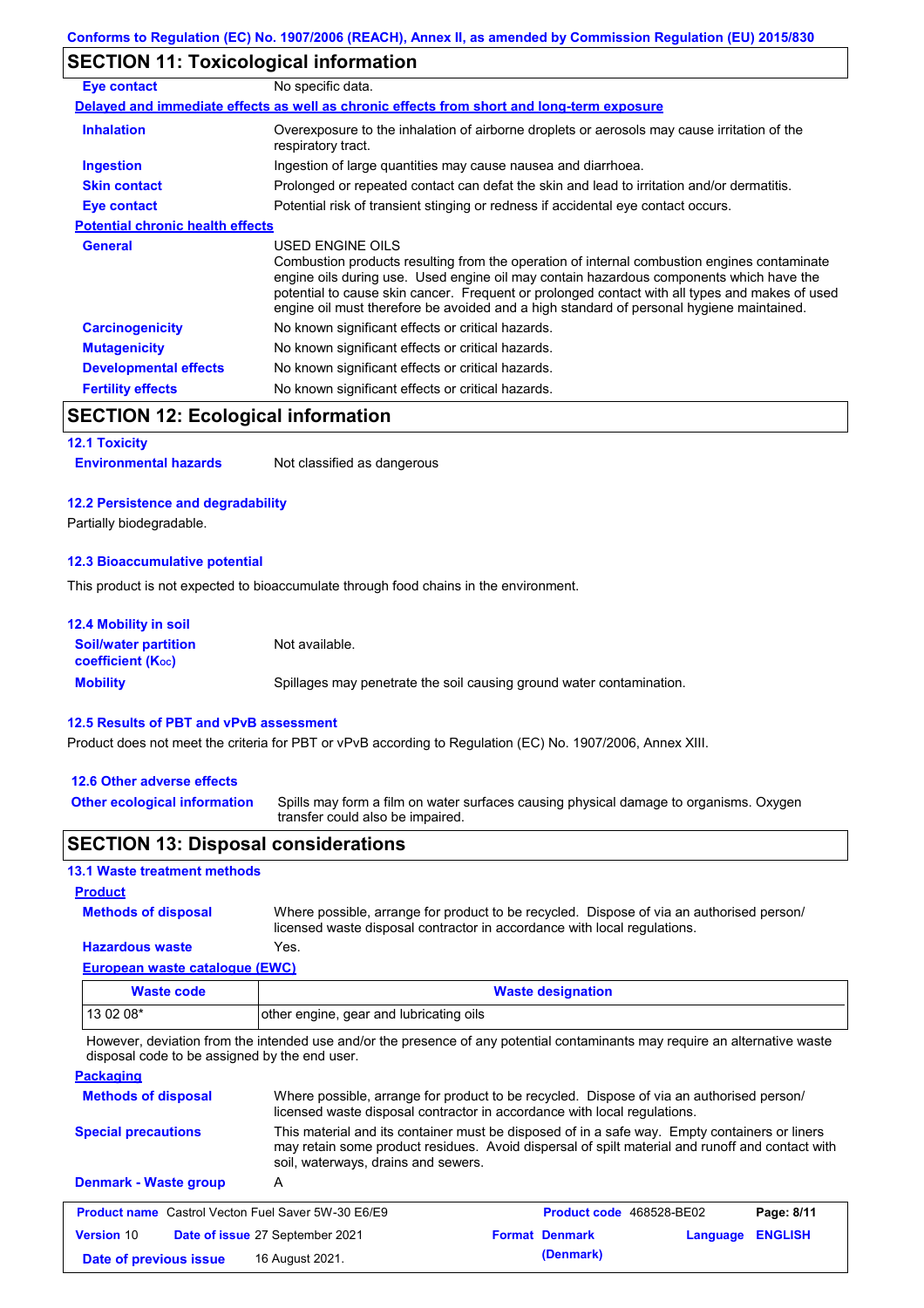# **SECTION 13: Disposal considerations**

**References** Commission 2014/955/EU Directive 2008/98/EC

# **SECTION 14: Transport information**

|                                           | <b>ADR/RID</b> | <b>ADN</b>     | <b>IMDG</b>    | <b>IATA</b>    |
|-------------------------------------------|----------------|----------------|----------------|----------------|
| 14.1 UN number                            | Not regulated. | Not regulated. | Not regulated. | Not regulated. |
| 14.2 UN proper<br>shipping name           |                |                |                |                |
| <b>14.3 Transport</b><br>hazard class(es) |                |                | ÷              |                |
| 14.4 Packing<br>group                     |                |                |                |                |
| 14.5<br><b>Environmental</b><br>hazards   | No.            | No.            | No.            | INo.           |
| <b>Additional</b><br><b>information</b>   |                |                |                |                |

**14.6 Special precautions for user** Not available.

| <b>14.7 Transport in bulk</b> | Not available. |
|-------------------------------|----------------|
| according to IMO              |                |
| instruments                   |                |

# **SECTION 15: Regulatory information**

#### **15.1 Safety, health and environmental regulations/legislation specific for the substance or mixture**

#### **EU Regulation (EC) No. 1907/2006 (REACH)**

**Annex XIV - List of substances subject to authorisation Substances of very high concern** None of the components are listed. None of the components are listed. **Annex XIV EU Regulation (EC) No. 1907/2006 (REACH) Annex XVII - Restrictions**  Not applicable.

**on the manufacture, placing on the market and use of certain dangerous substances, mixtures and articles**

#### **Other regulations**

**Taiwan Chemical Substances Inventory** 

**(TCSI)**

**(TSCA 8b)**

**REACH Status** The company, as identified in Section 1, sells this product in the EU in compliance with the current requirements of REACH.

All components are active or exempted. **United States inventory** 

| <b>Australia inventory (AICS)</b>       | All components are listed or exempted. |
|-----------------------------------------|----------------------------------------|
| <b>Canada inventory</b>                 | All components are listed or exempted. |
| <b>China inventory (IECSC)</b>          | At least one component is not listed.  |
| <b>Japan inventory (ENCS)</b>           | All components are listed or exempted. |
| <b>Korea inventory (KECI)</b>           | All components are listed or exempted. |
| <b>Philippines inventory</b><br>(PICCS) | All components are listed or exempted. |

All components are listed or exempted.

|                        | <b>Product name</b> Castrol Vecton Fuel Saver 5W-30 E6/E9 | <b>Product code</b> 468528-BE02 |                         | Page: 9/11 |
|------------------------|-----------------------------------------------------------|---------------------------------|-------------------------|------------|
| <b>Version 10</b>      | Date of issue 27 September 2021                           | <b>Format Denmark</b>           | <b>Language ENGLISH</b> |            |
| Date of previous issue | 16 August 2021.                                           | (Denmark)                       |                         |            |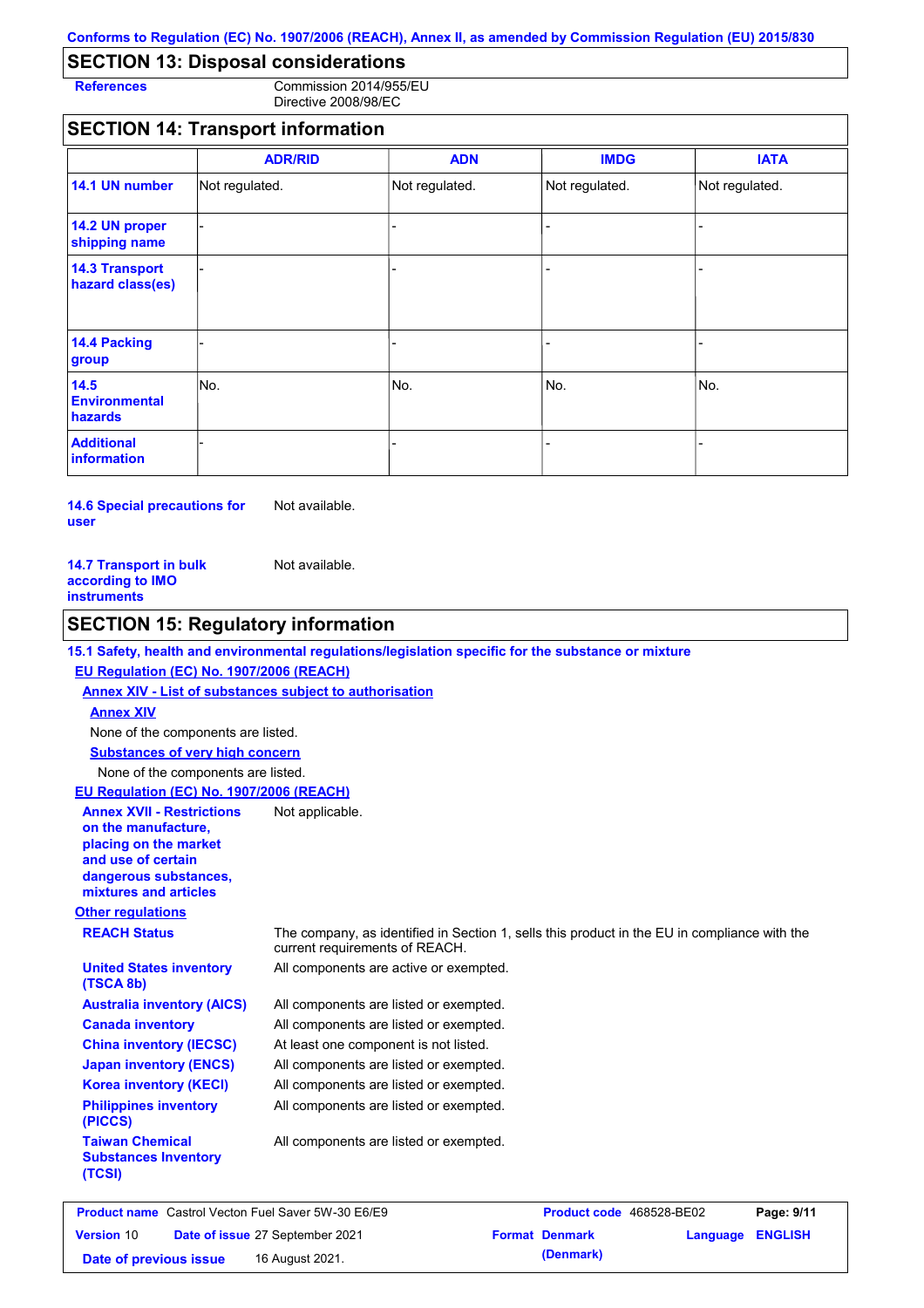# **SECTION 15: Regulatory information**

**Ozone depleting substances (1005/2009/EU)** Not listed.

**Prior Informed Consent (PIC) (649/2012/EU)** Not listed.

#### **EU - Water framework directive - Priority substances**

None of the components are listed.

## **Seveso Directive**

This product is not controlled under the Seveso Directive.

| <b>National regulations</b>           |            |
|---------------------------------------|------------|
| <b>Product registration</b><br>number | 4039675    |
| List of undesirable<br>substances     | Not listed |

**15.2 Chemical safety assessment** A Chemical Safety Assessment has been carried out for one or more of the substances within this mixture. A Chemical Safety Assessment has not been carried out for the mixture itself.

# **SECTION 16: Other information**

| <b>Abbreviations and acronyms</b>                         |                                                                                                                                                                                                                            | ADN = European Provisions concerning the International Carriage of Dangerous Goods by                                                          |                  |             |  |  |  |  |
|-----------------------------------------------------------|----------------------------------------------------------------------------------------------------------------------------------------------------------------------------------------------------------------------------|------------------------------------------------------------------------------------------------------------------------------------------------|------------------|-------------|--|--|--|--|
|                                                           | Inland Waterway                                                                                                                                                                                                            | ADR = The European Agreement concerning the International Carriage of Dangerous Goods by                                                       |                  |             |  |  |  |  |
|                                                           | Road                                                                                                                                                                                                                       |                                                                                                                                                |                  |             |  |  |  |  |
|                                                           | ATE = Acute Toxicity Estimate                                                                                                                                                                                              |                                                                                                                                                |                  |             |  |  |  |  |
|                                                           | <b>BCF</b> = Bioconcentration Factor                                                                                                                                                                                       |                                                                                                                                                |                  |             |  |  |  |  |
|                                                           | CAS = Chemical Abstracts Service                                                                                                                                                                                           |                                                                                                                                                |                  |             |  |  |  |  |
|                                                           |                                                                                                                                                                                                                            | CLP = Classification, Labelling and Packaging Regulation [Regulation (EC) No. 1272/2008]                                                       |                  |             |  |  |  |  |
|                                                           | CSA = Chemical Safety Assessment                                                                                                                                                                                           |                                                                                                                                                |                  |             |  |  |  |  |
|                                                           | CSR = Chemical Safety Report                                                                                                                                                                                               |                                                                                                                                                |                  |             |  |  |  |  |
|                                                           | DMEL = Derived Minimal Effect Level                                                                                                                                                                                        |                                                                                                                                                |                  |             |  |  |  |  |
|                                                           | DNEL = Derived No Effect Level                                                                                                                                                                                             |                                                                                                                                                |                  |             |  |  |  |  |
|                                                           |                                                                                                                                                                                                                            | EINECS = European Inventory of Existing Commercial chemical Substances                                                                         |                  |             |  |  |  |  |
|                                                           | ES = Exposure Scenario                                                                                                                                                                                                     |                                                                                                                                                |                  |             |  |  |  |  |
|                                                           | EUH statement = CLP-specific Hazard statement                                                                                                                                                                              |                                                                                                                                                |                  |             |  |  |  |  |
|                                                           | EWC = European Waste Catalogue                                                                                                                                                                                             |                                                                                                                                                |                  |             |  |  |  |  |
|                                                           | GHS = Globally Harmonized System of Classification and Labelling of Chemicals                                                                                                                                              |                                                                                                                                                |                  |             |  |  |  |  |
|                                                           | IATA = International Air Transport Association                                                                                                                                                                             |                                                                                                                                                |                  |             |  |  |  |  |
|                                                           | IBC = Intermediate Bulk Container                                                                                                                                                                                          |                                                                                                                                                |                  |             |  |  |  |  |
|                                                           | IMDG = International Maritime Dangerous Goods                                                                                                                                                                              |                                                                                                                                                |                  |             |  |  |  |  |
|                                                           | LogPow = logarithm of the octanol/water partition coefficient                                                                                                                                                              |                                                                                                                                                |                  |             |  |  |  |  |
|                                                           | MARPOL = International Convention for the Prevention of Pollution From Ships, 1973 as                                                                                                                                      |                                                                                                                                                |                  |             |  |  |  |  |
|                                                           | modified by the Protocol of 1978. ("Marpol" = marine pollution)                                                                                                                                                            |                                                                                                                                                |                  |             |  |  |  |  |
|                                                           | OECD = Organisation for Economic Co-operation and Development                                                                                                                                                              |                                                                                                                                                |                  |             |  |  |  |  |
|                                                           | PBT = Persistent, Bioaccumulative and Toxic<br><b>PNEC = Predicted No Effect Concentration</b>                                                                                                                             |                                                                                                                                                |                  |             |  |  |  |  |
|                                                           | REACH = Registration, Evaluation, Authorisation and Restriction of Chemicals Regulation                                                                                                                                    |                                                                                                                                                |                  |             |  |  |  |  |
|                                                           | [Regulation (EC) No. 1907/2006]                                                                                                                                                                                            |                                                                                                                                                |                  |             |  |  |  |  |
|                                                           |                                                                                                                                                                                                                            | RID = The Regulations concerning the International Carriage of Dangerous Goods by Rail                                                         |                  |             |  |  |  |  |
|                                                           | <b>RRN = REACH Registration Number</b>                                                                                                                                                                                     |                                                                                                                                                |                  |             |  |  |  |  |
|                                                           | SADT = Self-Accelerating Decomposition Temperature<br>SVHC = Substances of Very High Concern<br>STOT-RE = Specific Target Organ Toxicity - Repeated Exposure<br>STOT-SE = Specific Target Organ Toxicity - Single Exposure |                                                                                                                                                |                  |             |  |  |  |  |
|                                                           |                                                                                                                                                                                                                            |                                                                                                                                                |                  |             |  |  |  |  |
|                                                           |                                                                                                                                                                                                                            |                                                                                                                                                |                  |             |  |  |  |  |
|                                                           |                                                                                                                                                                                                                            |                                                                                                                                                |                  |             |  |  |  |  |
|                                                           | TWA = Time weighted average                                                                                                                                                                                                |                                                                                                                                                |                  |             |  |  |  |  |
|                                                           | $UN = United Nations$                                                                                                                                                                                                      |                                                                                                                                                |                  |             |  |  |  |  |
|                                                           | $UVCB = Complex\;hydrocarbon\; substance$                                                                                                                                                                                  |                                                                                                                                                |                  |             |  |  |  |  |
|                                                           | VOC = Volatile Organic Compound                                                                                                                                                                                            |                                                                                                                                                |                  |             |  |  |  |  |
|                                                           | vPvB = Very Persistent and Very Bioaccumulative                                                                                                                                                                            |                                                                                                                                                |                  |             |  |  |  |  |
|                                                           | Varies = may contain one or more of the following 64741-88-4 / RRN 01-2119488706-23,                                                                                                                                       |                                                                                                                                                |                  |             |  |  |  |  |
|                                                           | 64741-89-5 / RRN 01-2119487067-30, 64741-95-3 / RRN 01-2119487081-40, 64741-96-4/ RRN                                                                                                                                      |                                                                                                                                                |                  |             |  |  |  |  |
|                                                           |                                                                                                                                                                                                                            | 01-2119483621-38, 64742-01-4 / RRN 01-2119488707-21, 64742-44-5 / RRN                                                                          |                  |             |  |  |  |  |
|                                                           |                                                                                                                                                                                                                            | 01-2119985177-24, 64742-45-6, 64742-52-5 / RRN 01-2119467170-45, 64742-53-6 / RRN                                                              |                  |             |  |  |  |  |
|                                                           |                                                                                                                                                                                                                            | 01-2119480375-34, 64742-54-7 / RRN 01-2119484627-25, 64742-55-8 / RRN<br>01-2119487077-29, 64742-56-9 / RRN 01-2119480132-48, 64742-57-0 / RRN |                  |             |  |  |  |  |
|                                                           |                                                                                                                                                                                                                            | 01-2119489287-22, 64742-58-1, 64742-62-7 / RRN 01-2119480472-38, 64742-63-8,                                                                   |                  |             |  |  |  |  |
| <b>Product name</b> Castrol Vecton Fuel Saver 5W-30 E6/E9 |                                                                                                                                                                                                                            |                                                                                                                                                |                  |             |  |  |  |  |
|                                                           |                                                                                                                                                                                                                            | Product code 468528-BE02                                                                                                                       |                  | Page: 10/11 |  |  |  |  |
| Version 10                                                | Date of issue 27 September 2021                                                                                                                                                                                            | <b>Format Denmark</b><br>(Denmark)                                                                                                             | Language ENGLISH |             |  |  |  |  |
| Date of previous issue                                    | 16 August 2021.                                                                                                                                                                                                            |                                                                                                                                                |                  |             |  |  |  |  |